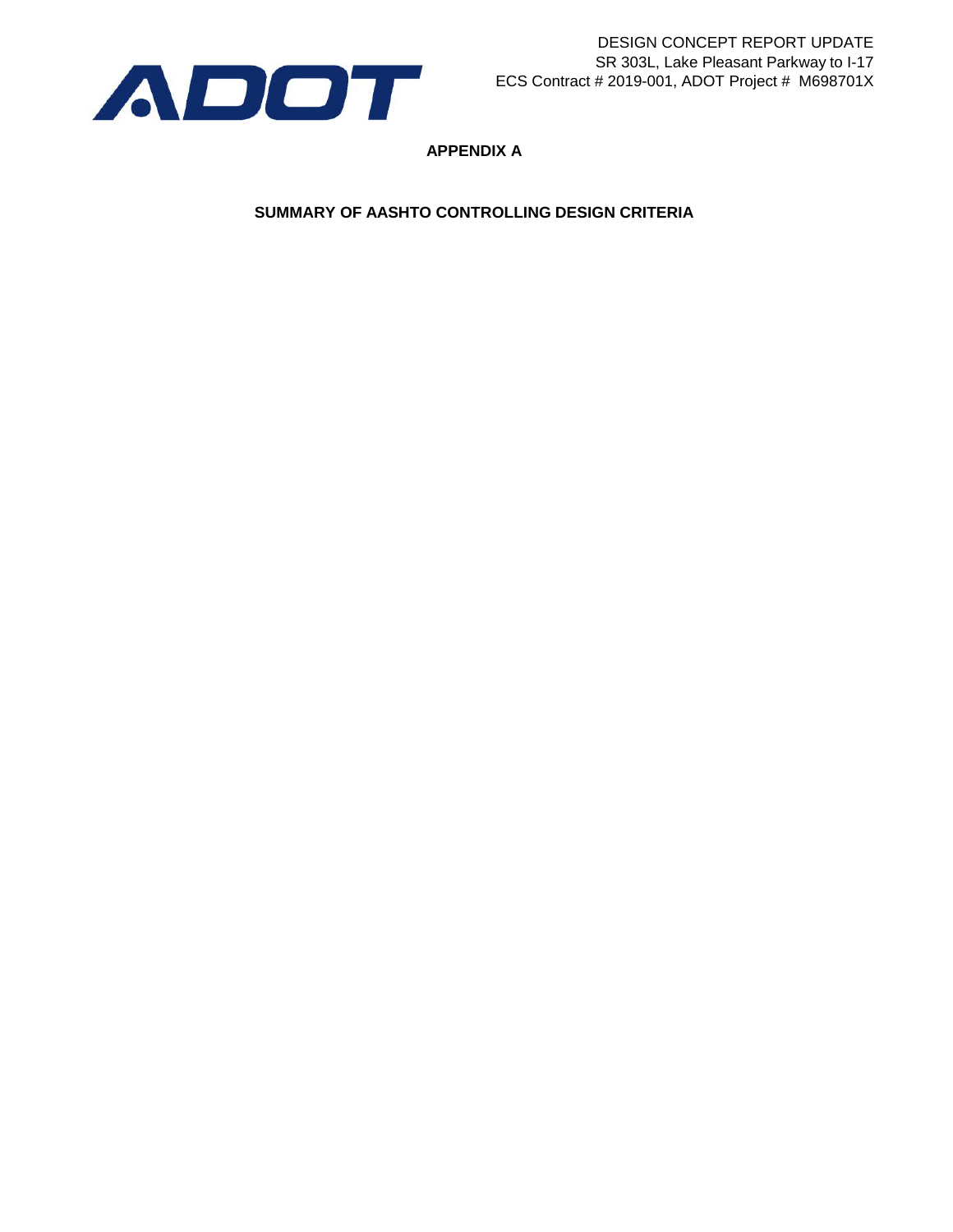# **APPENDIX A - SUMMARY OF AASHTO CONTROLLING DESIGN CRITERIA MAIN LINE SUMMARY (DIVIDED)**

| <b>PROJECT LOCATION:</b><br>SR 303L, Lake Pleasant Parkway to I-17 DCR Update (3 GPL's)<br><b>BEGINNING MP: 131.90</b><br>SR 303L, Lake Pleasant Parkway to I-17<br><b>HIGHWAY SECTION:</b><br><b>ENDING MP: 138.64</b><br><b>FUNCTIONAL CLASSIFICATION:</b><br>Urban Freeway<br><b>TRAFFIC VOLUMES AND FACTORS</b><br>Design Year<br>Latest<br><b>Traffic Factors:</b><br><b>Milepost Limits</b><br><b>2019 AADT</b><br><b>2040 AADT</b><br>2019 Factors<br>2040 Factors<br>Milepost 131.90 to 138.64<br>26,433<br>92,300<br>$K% =$<br>$K% =$<br>13<br>13<br>$D% =$<br>70<br>$D% =$<br>70<br>$T% =$<br>$T% =$<br>9.9<br>11<br><b>II. DESIGN SPEED:</b><br>Posted Speed (SR 303L Mainline): 65 mph<br>AASHTO Design Speed: 50 mph minimum<br>Average Elevation Is: 1520'<br><b>Terrain is: Level</b><br>Design Speed (SR 303L Mainline): 65 mph<br>New Posted Speed (Frontage Rd): 45 mph<br>AASHTO Design Speed: 40 mph (urban collector)<br>Design Speed (Frontage Rd): 45 mph<br>Design Speed (67th Avenue Ramps): 55 mph<br>AASHTO Design Speed: 35 mph (for 50 mph mainline) (mid-range)<br>Design Speed (51st Avenue Ramps): 55 mph<br>Design Speed (43rd Avenue Ramps): 50 mph<br>III. LANE AND SHOULDER WIDTHS<br><b>EXISTING</b><br><b>AASHTO RECOMMENDED</b><br><b>MINIMUM</b> (Feet)<br>(Feet)<br>12'<br>12'<br><b>LANE WIDTH (ALL):</b><br>INSIDE SHOULDER WIDTH (MAINLINE):<br>12'<br>4' paved<br>10'<br>10'<br><b>OUTSIDE SHOULDER WIDTH (MAINLINE):</b><br>$2^{\prime}$<br>INSIDE SHOULDER WIDTH (FRONTAGE RD):<br><b>OUTSIDE SHOULDER WIDTH (FRONTAGE RD):</b><br>4'<br>30'<br>2 LANES+SHOULDERS (FRONTAGE RD):<br>* 28' combined traveled way and shoulder for two lanes of traffic<br>$***$<br>$2^{\prime}$<br><b>INSIDE SHOULDER WIDTH (RAMPS):</b><br>$***$<br>$2^{\prime}$<br><b>OUTSIDE SHOULDER WIDTH (RAMPS):</b><br>28'<br>2 LANES+SHOULDERS (RAMPS):<br>** 28' combined traveled way and shoulder for two lanes of traffic | <b>PROJECT NUMBER:</b> | M697801X |  | ROUTE: SR 303L |  |  |  |  |  |  |  |
|------------------------------------------------------------------------------------------------------------------------------------------------------------------------------------------------------------------------------------------------------------------------------------------------------------------------------------------------------------------------------------------------------------------------------------------------------------------------------------------------------------------------------------------------------------------------------------------------------------------------------------------------------------------------------------------------------------------------------------------------------------------------------------------------------------------------------------------------------------------------------------------------------------------------------------------------------------------------------------------------------------------------------------------------------------------------------------------------------------------------------------------------------------------------------------------------------------------------------------------------------------------------------------------------------------------------------------------------------------------------------------------------------------------------------------------------------------------------------------------------------------------------------------------------------------------------------------------------------------------------------------------------------------------------------------------------------------------------------------------------------------------------------------------------------------------------------------------------------------------------------------------------------------------------------------------------------|------------------------|----------|--|----------------|--|--|--|--|--|--|--|
|                                                                                                                                                                                                                                                                                                                                                                                                                                                                                                                                                                                                                                                                                                                                                                                                                                                                                                                                                                                                                                                                                                                                                                                                                                                                                                                                                                                                                                                                                                                                                                                                                                                                                                                                                                                                                                                                                                                                                      |                        |          |  |                |  |  |  |  |  |  |  |
|                                                                                                                                                                                                                                                                                                                                                                                                                                                                                                                                                                                                                                                                                                                                                                                                                                                                                                                                                                                                                                                                                                                                                                                                                                                                                                                                                                                                                                                                                                                                                                                                                                                                                                                                                                                                                                                                                                                                                      |                        |          |  |                |  |  |  |  |  |  |  |
|                                                                                                                                                                                                                                                                                                                                                                                                                                                                                                                                                                                                                                                                                                                                                                                                                                                                                                                                                                                                                                                                                                                                                                                                                                                                                                                                                                                                                                                                                                                                                                                                                                                                                                                                                                                                                                                                                                                                                      |                        |          |  |                |  |  |  |  |  |  |  |
|                                                                                                                                                                                                                                                                                                                                                                                                                                                                                                                                                                                                                                                                                                                                                                                                                                                                                                                                                                                                                                                                                                                                                                                                                                                                                                                                                                                                                                                                                                                                                                                                                                                                                                                                                                                                                                                                                                                                                      |                        |          |  |                |  |  |  |  |  |  |  |
|                                                                                                                                                                                                                                                                                                                                                                                                                                                                                                                                                                                                                                                                                                                                                                                                                                                                                                                                                                                                                                                                                                                                                                                                                                                                                                                                                                                                                                                                                                                                                                                                                                                                                                                                                                                                                                                                                                                                                      |                        |          |  |                |  |  |  |  |  |  |  |
|                                                                                                                                                                                                                                                                                                                                                                                                                                                                                                                                                                                                                                                                                                                                                                                                                                                                                                                                                                                                                                                                                                                                                                                                                                                                                                                                                                                                                                                                                                                                                                                                                                                                                                                                                                                                                                                                                                                                                      |                        |          |  |                |  |  |  |  |  |  |  |
|                                                                                                                                                                                                                                                                                                                                                                                                                                                                                                                                                                                                                                                                                                                                                                                                                                                                                                                                                                                                                                                                                                                                                                                                                                                                                                                                                                                                                                                                                                                                                                                                                                                                                                                                                                                                                                                                                                                                                      |                        |          |  |                |  |  |  |  |  |  |  |
|                                                                                                                                                                                                                                                                                                                                                                                                                                                                                                                                                                                                                                                                                                                                                                                                                                                                                                                                                                                                                                                                                                                                                                                                                                                                                                                                                                                                                                                                                                                                                                                                                                                                                                                                                                                                                                                                                                                                                      |                        |          |  |                |  |  |  |  |  |  |  |
|                                                                                                                                                                                                                                                                                                                                                                                                                                                                                                                                                                                                                                                                                                                                                                                                                                                                                                                                                                                                                                                                                                                                                                                                                                                                                                                                                                                                                                                                                                                                                                                                                                                                                                                                                                                                                                                                                                                                                      |                        |          |  |                |  |  |  |  |  |  |  |
|                                                                                                                                                                                                                                                                                                                                                                                                                                                                                                                                                                                                                                                                                                                                                                                                                                                                                                                                                                                                                                                                                                                                                                                                                                                                                                                                                                                                                                                                                                                                                                                                                                                                                                                                                                                                                                                                                                                                                      |                        |          |  |                |  |  |  |  |  |  |  |
|                                                                                                                                                                                                                                                                                                                                                                                                                                                                                                                                                                                                                                                                                                                                                                                                                                                                                                                                                                                                                                                                                                                                                                                                                                                                                                                                                                                                                                                                                                                                                                                                                                                                                                                                                                                                                                                                                                                                                      |                        |          |  |                |  |  |  |  |  |  |  |
|                                                                                                                                                                                                                                                                                                                                                                                                                                                                                                                                                                                                                                                                                                                                                                                                                                                                                                                                                                                                                                                                                                                                                                                                                                                                                                                                                                                                                                                                                                                                                                                                                                                                                                                                                                                                                                                                                                                                                      |                        |          |  |                |  |  |  |  |  |  |  |
|                                                                                                                                                                                                                                                                                                                                                                                                                                                                                                                                                                                                                                                                                                                                                                                                                                                                                                                                                                                                                                                                                                                                                                                                                                                                                                                                                                                                                                                                                                                                                                                                                                                                                                                                                                                                                                                                                                                                                      |                        |          |  |                |  |  |  |  |  |  |  |
|                                                                                                                                                                                                                                                                                                                                                                                                                                                                                                                                                                                                                                                                                                                                                                                                                                                                                                                                                                                                                                                                                                                                                                                                                                                                                                                                                                                                                                                                                                                                                                                                                                                                                                                                                                                                                                                                                                                                                      |                        |          |  |                |  |  |  |  |  |  |  |
|                                                                                                                                                                                                                                                                                                                                                                                                                                                                                                                                                                                                                                                                                                                                                                                                                                                                                                                                                                                                                                                                                                                                                                                                                                                                                                                                                                                                                                                                                                                                                                                                                                                                                                                                                                                                                                                                                                                                                      |                        |          |  |                |  |  |  |  |  |  |  |
|                                                                                                                                                                                                                                                                                                                                                                                                                                                                                                                                                                                                                                                                                                                                                                                                                                                                                                                                                                                                                                                                                                                                                                                                                                                                                                                                                                                                                                                                                                                                                                                                                                                                                                                                                                                                                                                                                                                                                      |                        |          |  |                |  |  |  |  |  |  |  |
|                                                                                                                                                                                                                                                                                                                                                                                                                                                                                                                                                                                                                                                                                                                                                                                                                                                                                                                                                                                                                                                                                                                                                                                                                                                                                                                                                                                                                                                                                                                                                                                                                                                                                                                                                                                                                                                                                                                                                      |                        |          |  |                |  |  |  |  |  |  |  |
|                                                                                                                                                                                                                                                                                                                                                                                                                                                                                                                                                                                                                                                                                                                                                                                                                                                                                                                                                                                                                                                                                                                                                                                                                                                                                                                                                                                                                                                                                                                                                                                                                                                                                                                                                                                                                                                                                                                                                      |                        |          |  |                |  |  |  |  |  |  |  |
|                                                                                                                                                                                                                                                                                                                                                                                                                                                                                                                                                                                                                                                                                                                                                                                                                                                                                                                                                                                                                                                                                                                                                                                                                                                                                                                                                                                                                                                                                                                                                                                                                                                                                                                                                                                                                                                                                                                                                      |                        |          |  |                |  |  |  |  |  |  |  |
|                                                                                                                                                                                                                                                                                                                                                                                                                                                                                                                                                                                                                                                                                                                                                                                                                                                                                                                                                                                                                                                                                                                                                                                                                                                                                                                                                                                                                                                                                                                                                                                                                                                                                                                                                                                                                                                                                                                                                      |                        |          |  |                |  |  |  |  |  |  |  |
|                                                                                                                                                                                                                                                                                                                                                                                                                                                                                                                                                                                                                                                                                                                                                                                                                                                                                                                                                                                                                                                                                                                                                                                                                                                                                                                                                                                                                                                                                                                                                                                                                                                                                                                                                                                                                                                                                                                                                      |                        |          |  |                |  |  |  |  |  |  |  |
|                                                                                                                                                                                                                                                                                                                                                                                                                                                                                                                                                                                                                                                                                                                                                                                                                                                                                                                                                                                                                                                                                                                                                                                                                                                                                                                                                                                                                                                                                                                                                                                                                                                                                                                                                                                                                                                                                                                                                      |                        |          |  |                |  |  |  |  |  |  |  |
|                                                                                                                                                                                                                                                                                                                                                                                                                                                                                                                                                                                                                                                                                                                                                                                                                                                                                                                                                                                                                                                                                                                                                                                                                                                                                                                                                                                                                                                                                                                                                                                                                                                                                                                                                                                                                                                                                                                                                      |                        |          |  |                |  |  |  |  |  |  |  |
|                                                                                                                                                                                                                                                                                                                                                                                                                                                                                                                                                                                                                                                                                                                                                                                                                                                                                                                                                                                                                                                                                                                                                                                                                                                                                                                                                                                                                                                                                                                                                                                                                                                                                                                                                                                                                                                                                                                                                      |                        |          |  |                |  |  |  |  |  |  |  |
|                                                                                                                                                                                                                                                                                                                                                                                                                                                                                                                                                                                                                                                                                                                                                                                                                                                                                                                                                                                                                                                                                                                                                                                                                                                                                                                                                                                                                                                                                                                                                                                                                                                                                                                                                                                                                                                                                                                                                      |                        |          |  |                |  |  |  |  |  |  |  |
|                                                                                                                                                                                                                                                                                                                                                                                                                                                                                                                                                                                                                                                                                                                                                                                                                                                                                                                                                                                                                                                                                                                                                                                                                                                                                                                                                                                                                                                                                                                                                                                                                                                                                                                                                                                                                                                                                                                                                      |                        |          |  |                |  |  |  |  |  |  |  |
|                                                                                                                                                                                                                                                                                                                                                                                                                                                                                                                                                                                                                                                                                                                                                                                                                                                                                                                                                                                                                                                                                                                                                                                                                                                                                                                                                                                                                                                                                                                                                                                                                                                                                                                                                                                                                                                                                                                                                      |                        |          |  |                |  |  |  |  |  |  |  |
|                                                                                                                                                                                                                                                                                                                                                                                                                                                                                                                                                                                                                                                                                                                                                                                                                                                                                                                                                                                                                                                                                                                                                                                                                                                                                                                                                                                                                                                                                                                                                                                                                                                                                                                                                                                                                                                                                                                                                      |                        |          |  |                |  |  |  |  |  |  |  |
|                                                                                                                                                                                                                                                                                                                                                                                                                                                                                                                                                                                                                                                                                                                                                                                                                                                                                                                                                                                                                                                                                                                                                                                                                                                                                                                                                                                                                                                                                                                                                                                                                                                                                                                                                                                                                                                                                                                                                      |                        |          |  |                |  |  |  |  |  |  |  |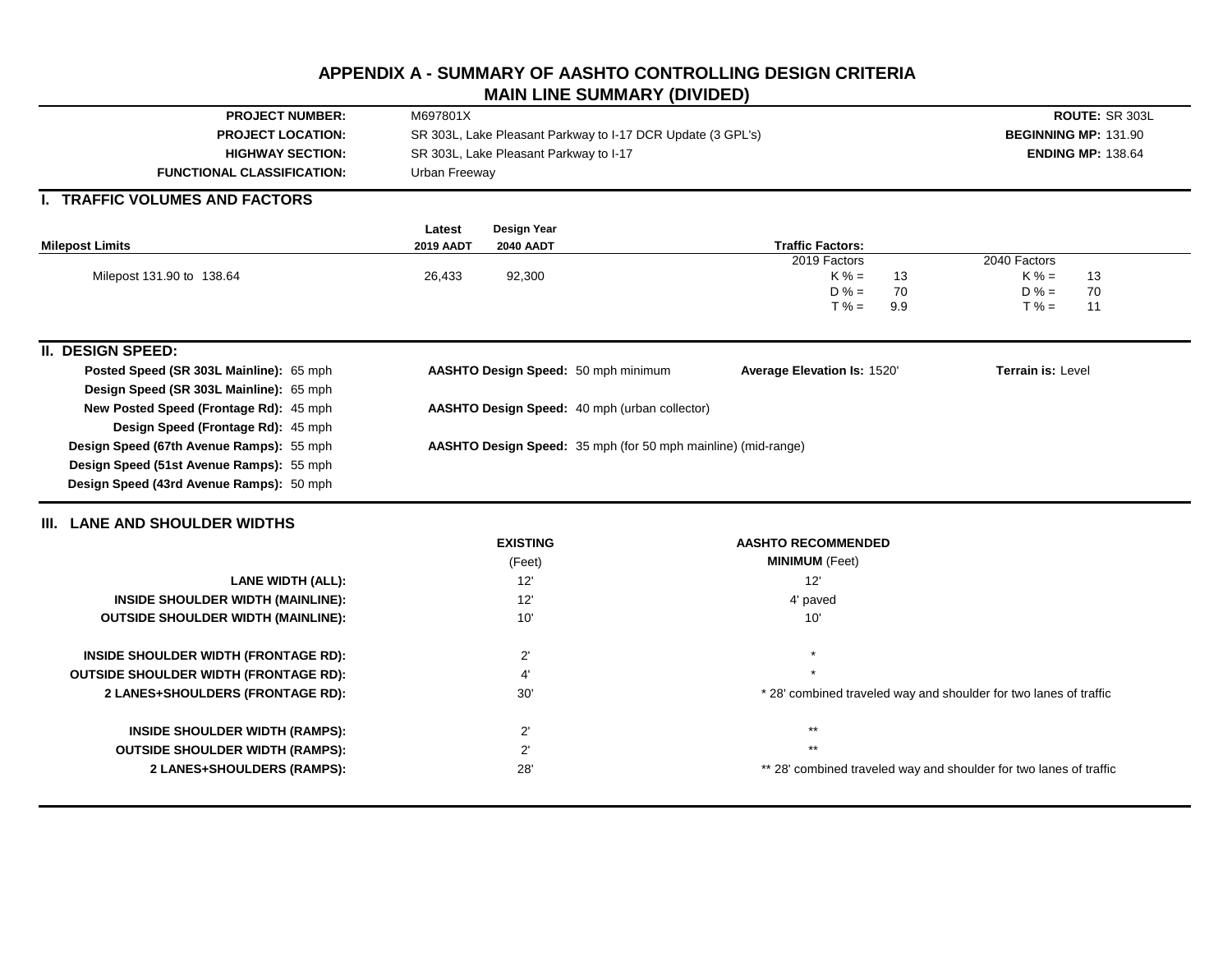## **APPENDIX A - SUMMARY OF AASHTO CONTROLLING DESIGN CRITERIA MAIN LINE SUMMARY (DIVIDED)**

|                               |                                              |                 |                                  |                 | <b>WAIN LINE SOWINART (DIVIDED)</b>   |                                                                 |                                                                                 |                                                       |  |  |  |  |
|-------------------------------|----------------------------------------------|-----------------|----------------------------------|-----------------|---------------------------------------|-----------------------------------------------------------------|---------------------------------------------------------------------------------|-------------------------------------------------------|--|--|--|--|
| IV. GRADES                    |                                              |                 |                                  |                 |                                       |                                                                 |                                                                                 |                                                       |  |  |  |  |
|                               | Existing Maximum Grade (SR 303L mainline):   |                 |                                  | 2.7400%         |                                       | AASHTO Maximum Allowable Grade is: 3% (for 65 mph posted speed) |                                                                                 |                                                       |  |  |  |  |
|                               | <b>Existing Maximum Grade (Frontage Rd):</b> |                 |                                  | 2.6700%         |                                       | AASHTO Maximum Allowable Grade is: 6% (for 55 mph posted speed) |                                                                                 |                                                       |  |  |  |  |
|                               | <b>Existing Maximum Grade (Ramps):</b>       |                 |                                  | 2.9770%         |                                       |                                                                 | AASHTO Maximum Allowable Grade is: 3% upgrade, 5% downgrade (for 55 mph posted) |                                                       |  |  |  |  |
|                               |                                              |                 |                                  |                 |                                       |                                                                 |                                                                                 |                                                       |  |  |  |  |
| <b>V. CROSS SLOPE</b>         |                                              |                 | <b>Normal Cross Slope (ALL):</b> | 2.00%           | AASHTO Allowable Range is: 1.5% to 2% |                                                                 |                                                                                 |                                                       |  |  |  |  |
| <b>VI. VERTICAL CLEARANCE</b> |                                              |                 |                                  |                 |                                       |                                                                 | <b>AASHTO</b>                                                                   |                                                       |  |  |  |  |
| <b>Structure</b>              |                                              |                 |                                  | <b>Milepost</b> |                                       | <b>Posted</b><br>Clearance (ft)                                 | <b>Minimum Allowable</b><br>Clearance (ft)                                      |                                                       |  |  |  |  |
| Lake Pleasant TI UP           |                                              |                 |                                  | 131.74          |                                       | 17.67                                                           | 16.00                                                                           |                                                       |  |  |  |  |
| Sonoran Desert Dr. TI OP NB   |                                              |                 |                                  | 221.94          |                                       | 16.46                                                           | 14.00                                                                           |                                                       |  |  |  |  |
| Sonoran Desert Dr. TI OP SB   |                                              |                 |                                  | 221.94          |                                       | 15.89                                                           | 14.00                                                                           |                                                       |  |  |  |  |
| Dove Valley TI UP             |                                              |                 |                                  | 222.97          |                                       | 17.77                                                           | 16.00                                                                           |                                                       |  |  |  |  |
| <b>VII. STRUCTURES</b>        |                                              | <b>Existing</b> | <b>Existing</b>                  | Recommended     | <b>Bridge Barrier</b>                 | <b>Bridge Barrier</b>                                           | <b>Existing</b>                                                                 | Recommended                                           |  |  |  |  |
| Sta.                          | <b>Milepost</b>                              | <b>Bridge</b>   | <b>Bridge</b>                    | <b>Bridge</b>   | Geometry                              | <b>Structural</b>                                               | <b>Inventory Rating</b><br><b>Structural Capacity</b>                           | <b>Inventory Rating</b><br><b>Structural Capacity</b> |  |  |  |  |
| <b>Structure</b>              | MР                                           | Length          | Width                            | Width           | Adequate                              | Adequate                                                        | (Ton)                                                                           | (Ton)                                                 |  |  |  |  |
| Lake Pleasant TI              | 131.74                                       | 325             | 134                              | 134             |                                       |                                                                 | 44                                                                              | 36                                                    |  |  |  |  |
| CAP Siphon NB                 | 132.73                                       | 444             | 70                               | 70              |                                       |                                                                 | 36                                                                              | 36                                                    |  |  |  |  |
| CAP Siphon SB                 | 132.73                                       | 444             | 82                               | 82              |                                       |                                                                 | 36                                                                              | 36                                                    |  |  |  |  |
| New River NB                  | 133.31                                       | 893             | 58                               | 58              |                                       |                                                                 | 58                                                                              | 36                                                    |  |  |  |  |
| New River SB                  | 133.31                                       | 890             | 58                               | 58              |                                       |                                                                 | 58                                                                              | 36                                                    |  |  |  |  |
| Channel N1 NB                 | 134.03                                       | 78              | 70                               | 70              |                                       |                                                                 | 54                                                                              | 36                                                    |  |  |  |  |
| Channel N1 SB                 | 134.03                                       | 78              | 77                               | $77\,$          |                                       |                                                                 | 54                                                                              | 36                                                    |  |  |  |  |
| Deadman Wash NB               | 135.18                                       | 394             | 70                               | 70              |                                       |                                                                 | 39                                                                              | 36                                                    |  |  |  |  |
| Deadman Wash SB               | 135.18                                       | 393             | 70                               | 70              |                                       |                                                                 | 39                                                                              | 36                                                    |  |  |  |  |
| Channel N3 NB                 | 137.14                                       | 76              | 70                               | 70              |                                       |                                                                 | 53                                                                              | 36                                                    |  |  |  |  |
| Channel N3 SB                 | 137.14                                       | 76              | 73                               | 73              |                                       |                                                                 | 53                                                                              | 36                                                    |  |  |  |  |
| RCBC#3                        | 137.48                                       | 83              | 143                              | 143             |                                       |                                                                 |                                                                                 |                                                       |  |  |  |  |
| 303L SB over Ramp EN          | 138.93                                       | 112             | 30                               | 30              |                                       |                                                                 | 47                                                                              | 36                                                    |  |  |  |  |
| Sonoran Desert Dr. TI NB      | 221.94                                       | 201             | 106.9                            | 107             |                                       |                                                                 | 52                                                                              | 36                                                    |  |  |  |  |
| Sonoran Desert Dr. TI SB      | 221.94                                       | 201             | 86                               | 86              |                                       |                                                                 | 43                                                                              | 36                                                    |  |  |  |  |
| I-17 SB FR over Ramp EN       | 222.06                                       | 107             | 44.6                             | 44              |                                       |                                                                 | 61                                                                              | 36                                                    |  |  |  |  |
| I-17 SB over Ramp EN          | 222.07                                       | 332             | 86                               | 86              |                                       |                                                                 | 64                                                                              | 36                                                    |  |  |  |  |
| I-17 NB over Ramp EN          | 222.11                                       | 380             | 86                               | 86              |                                       |                                                                 | 53                                                                              | 36                                                    |  |  |  |  |
| Dove Valley Rd SB on Ramp     | 222.80                                       | 355             | 32                               | 32              |                                       |                                                                 | 42                                                                              | 36                                                    |  |  |  |  |
| Dove Valley TI UP             | 222.97                                       | 289             | 130                              | 130             | -1                                    | 1                                                               | 40                                                                              | 36                                                    |  |  |  |  |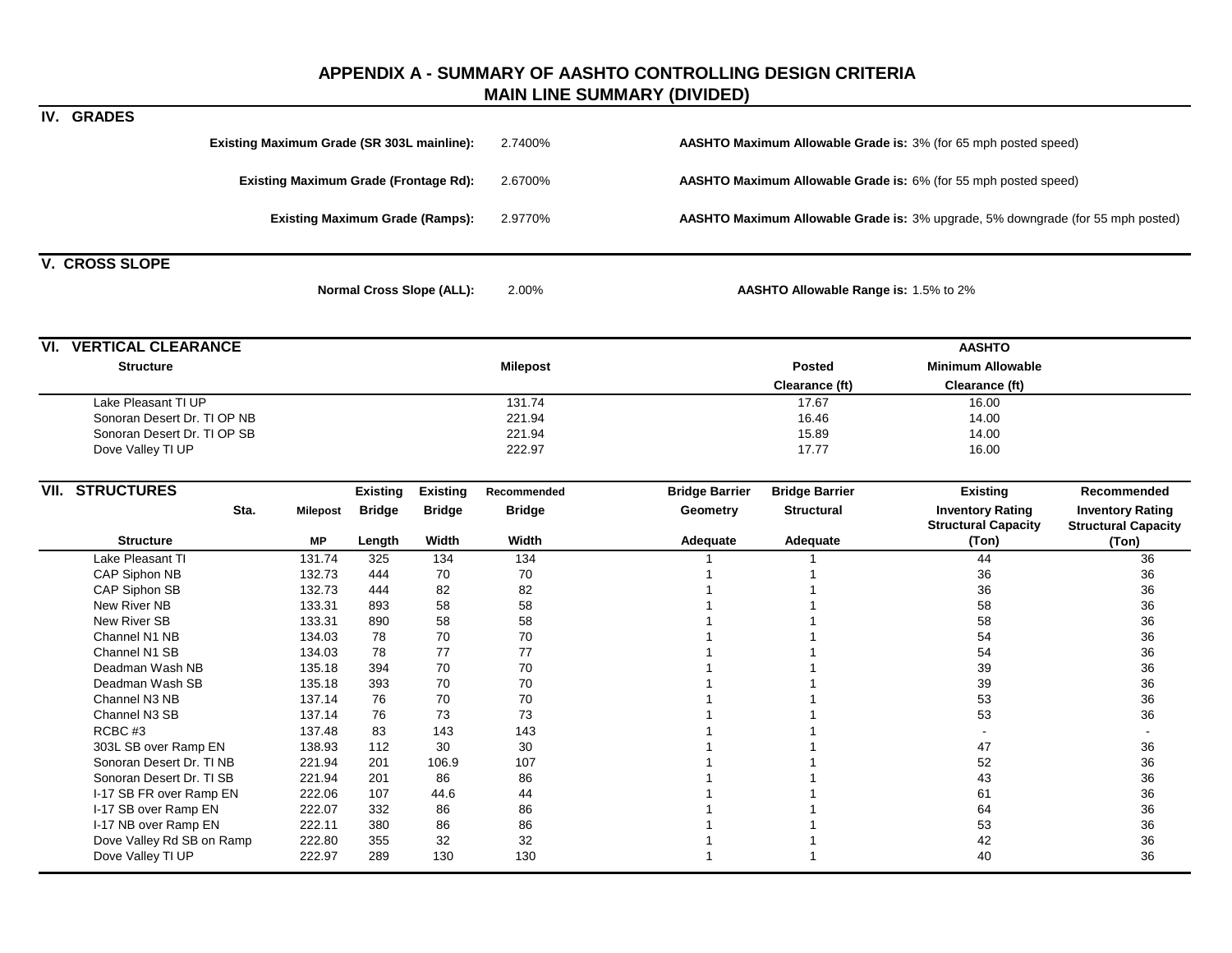# **APPENDIX A - SUMMARY OF AASHTO CONTROLLING DESIGN CRITERIA MAIN LINE SUMMARY (DIVIDED)**

### **VIII. VERTICAL ALIGNMENT AND STOPPING SIGHT DISTANCE:**

**See Attachment No. 1**

# **IX. HORIZONTAL ALIGNMENT, SUPERELEVATION, AND STOPPING SIGHT DISTANCE:**

**See Attachment No. 2.**

### **X. REMARKS:**

Design exceptions are anticpated for the following existing facilities which remain:

1) Adverse cross slope of 3% for 67th Avenue Ramp C.

2) Adverse cross slope of 3% for 51st Avenue Ramp D.

3) Superelevation rate for 51st Avenue Ramp D compound curve.

4) Shoulder width for 67th Avenue Ramp C.

5) Superelevation rates for the 303L northbound and southbound frontage roads which do meet meet method 5 for the new proposed frontage road speed.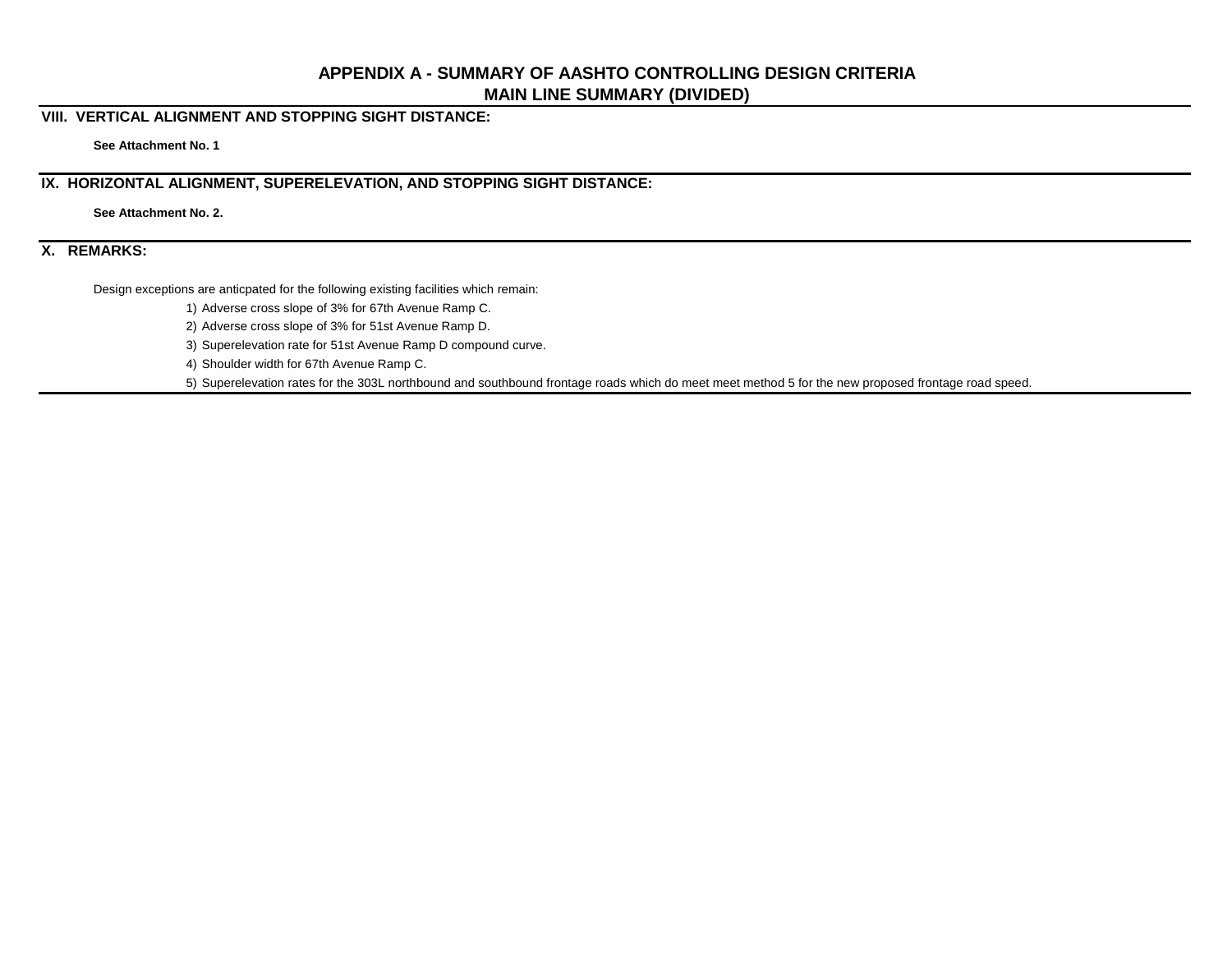## **ATTACHMENT 1 - VERTICAL CURVE INVENTORY**

**Project Name:** SR 303L, Lake Pleasant Parkway to I-17 DCR Update (3 GPL's) **Project Number:** M698701X **Roadway Type:** Urban Freeway

| <b>VPI</b>             | <b>MILEPOST</b> |            | <b>TRAFFIC</b>   | <b>GRADE</b> | <b>GRADE</b> | <b>CURVE</b>      | <b>CURVE</b> | <b>STOPPING SIGHT DISTANCE</b> |                     | <b>SPEED</b>     |               |
|------------------------|-----------------|------------|------------------|--------------|--------------|-------------------|--------------|--------------------------------|---------------------|------------------|---------------|
| <b>STATION</b>         | <b>BEGIN</b>    | <b>END</b> | <b>DIRECTION</b> | <b>IN</b>    | <b>OUT</b>   | <b>LENGTH</b>     | <b>TYPE</b>  | <b>AVAILABLE</b>               | <b>AASHTO</b>       | <b>AVAILABLE</b> | <b>DESIGN</b> |
|                        |                 |            | $(1w, 1a$ or 2)  | $(\%)$       | (%)          | (f <sup>t</sup> ) |              | (f <sup>t</sup> )              | <b>MINIMUM (ft)</b> | (mph)            | (mph)         |
| SR 303L mainline       |                 |            |                  |              |              |                   |              |                                |                     |                  |               |
| NB 838+50 RD           |                 |            | 1w               | 1.0000       | $-0.9780$    | 2000              | Crest        | 1477                           | 655                 | $+100$           | 65            |
| NB 860+00 RD           |                 |            | 1w               | $-0.9780$    | 1.6500       | 1000              | Sag          | 1724                           | 655                 | $+100$           | 65            |
| NB 877+00 RD           |                 |            | 1w               | 1.6500       | $-1.0300$    | 1200              | Crest        | 983                            | 656                 | 83               | 65            |
| NB 1899+65 RD          |                 |            | 1w               | $-1.0300$    | 1.2600       | 1400              | Sag          | 3339                           | 656                 | $+100$           | 65            |
| NB 1941+00 Orig DCR    |                 |            | 1w               | 1.2600       | $-1.6600$    | 800               | Crest        | 769                            | 664                 | 71               | 65            |
| NB 1956+00 RD          |                 |            | 1w               | $-1.6600$    | 2.4400       | 1000              | Sag          | 956                            | 664                 | $\overline{81}$  | 65            |
| NB 1972+00 RD          |                 |            | 1w               | 2.4400       | $-0.9700$    | 1200              | Crest        | 871                            | 655                 | 77               | 65            |
| NB 1993+75 RD          |                 |            | 1w               | $-0.9700$    | 0.5000       | 1000              | Sag          | +9999                          | 655                 | $+100$           | 65            |
| NB 2031+50 PA          |                 |            | 1w               | 0.5000       | 2.7317       | 800               | Sag          | 2268                           | 638                 | $+100$           | 65            |
| NB 2041+75 PA          |                 |            | 1w               | 2.7317       | $-1.8463$    | 1000              | Crest        | 687                            | 666                 | 66               | 65            |
| NB 2056+00 PA          |                 |            | 1w               | $-1.8463$    | 1.4781       | 800               | Sag          | 972                            | 666                 | $\overline{81}$  | 65            |
| NB 2065+60 PA          |                 |            | 1w               | 1.4781       | $-1.6600$    | 800               | Crest        | $\overline{742}$               | 664                 | $\overline{70}$  | 65            |
| NB 2075+94.91 RD       |                 |            | 1w               | $-1.6600$    | 0.6000       | 800               | Sag          | 2165                           | 664                 | $+100$           | 65            |
| NB 2098+00 PA          |                 |            | 1w               | 0.6000       | 2.7400       | $\overline{900}$  | Sag          | 2982                           | 637                 | $+100$           | 65            |
| NB 2107+75 PA          |                 |            | 1w               | 2.7400       | $-0.7237$    | 900               | Crest        | 749                            | 652                 | 71               | 65            |
| NB 2128+73.12 DCR      |                 |            | 1w               | $-0.7237$    | 0.5000       | 800               | Sag          | +9999                          | 652                 | $+100$           | 65            |
| SB 1838+50 RD          |                 |            | 1a               | 1.0000       | $-0.9000$    | 2000              | Crest        | 1507                           | 656                 | $+100$           | 65            |
| SB 1861+23.57 RD       |                 |            | 1a               | $-0.9000$    | 1.6800       | 1000              | Sag          | 1795                           | 664                 | $+100$           | 65            |
| SB 1877+00 RD          |                 |            | 1a               | 1.6800       | $-1.0300$    | 1200              | Crest        | 978                            | 664                 | 82               | 65            |
| SB 1899+65 RD          |                 |            | 1a               | $-1.0300$    | 1.2600       | 1400              | Sag          | 3339                           | 659                 | $+100$           | 65            |
| SB 1941+73.46 Orig DCR |                 |            | 1a               | 1.2600       | $-1.6600$    | 800               | Crest        | 769                            | 659                 | 71               | 65            |
| SB 1956+00 RD          |                 |            | 1a               | $-1.6600$    | 2.4000       | 1000              | Sag          | 964                            | 674                 | $\overline{81}$  | 65            |
| SB 1972+00 RD          |                 |            | 1a               | 2.4000       | $-0.9700$    | 1200              | Crest        | 877                            | 674                 | 76               | 65            |
| SB 1995+20.92 RD       |                 |            | 1a               | $-0.9700$    | 0.5000       | 1000              | Sag          | +9999                          | 650                 | $+100$           | 65            |

1w = One Way Traffic in Station direction \* 1 \* Indicates design exception required.<br>1a = One Way Traffic against Station direction GB indicates grade break. Stopping S

**Notes:** Traffic Direction: Traffic Direction: Grades are with respect to Station direction.

GB indicates grade break. Stopping Sight Distance and Speed not calculated. 2 = Two Way Traffic **Exercise 2 and Structure Calculations are based on AASHTO 2001 and ADOT 2004 Roadway Design** Guidelines formulas with adjustments for effective grade.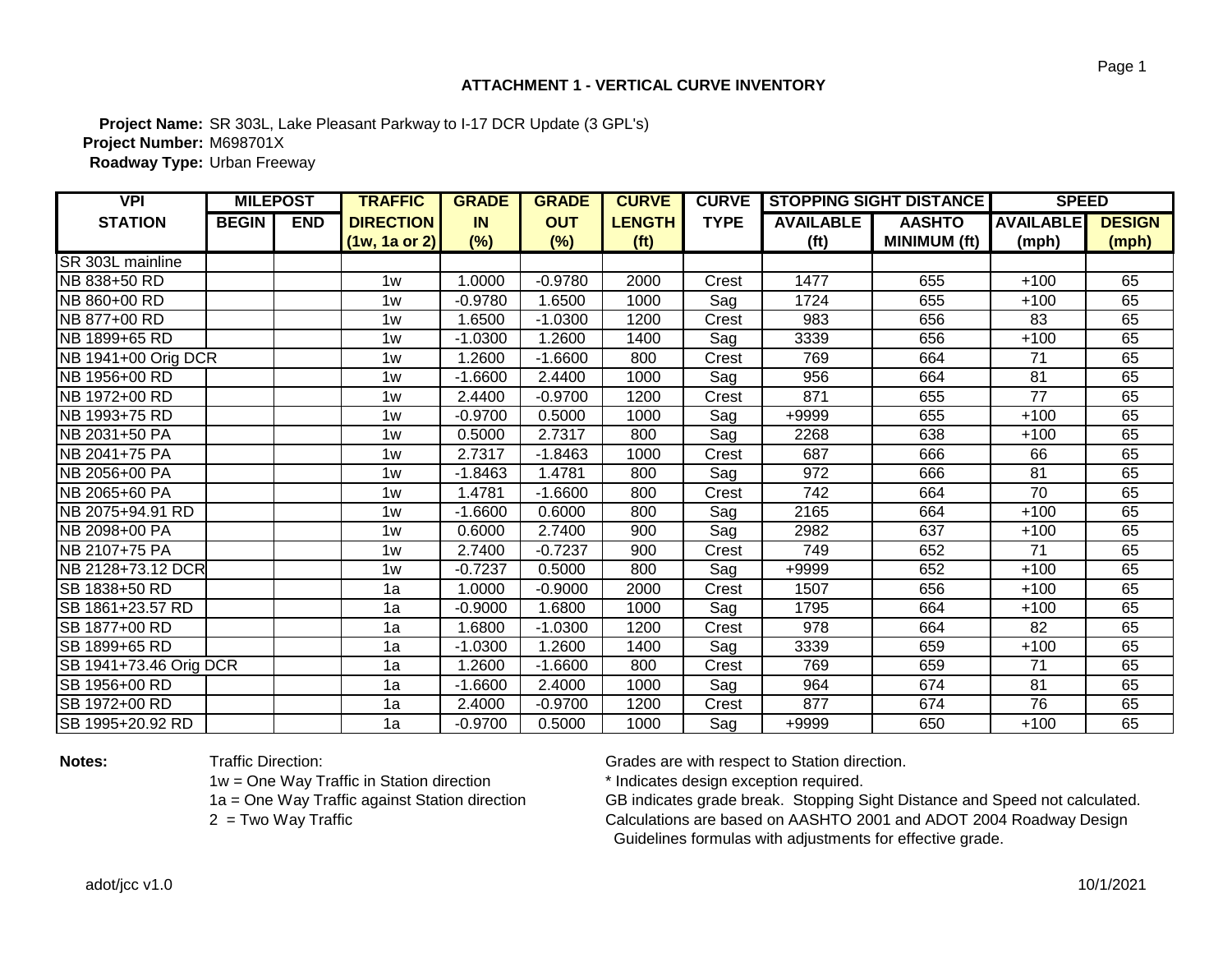## **ATTACHMENT 1 - VERTICAL CURVE INVENTORY**

**Project Name:** SR 303L, Lake Pleasant Parkway to I-17 DCR Update (3 GPL's) **Project Number:** M698701X **Roadway Type:** Urban Freeway

| <b>VPI</b>             | <b>MILEPOST</b> |            | <b>TRAFFIC</b>   | <b>GRADE</b> | <b>GRADE</b> | <b>CURVE</b>      | <b>CURVE</b>      | <b>STOPPING SIGHT DISTANCE</b> |                     | <b>SPEED</b>     |               |
|------------------------|-----------------|------------|------------------|--------------|--------------|-------------------|-------------------|--------------------------------|---------------------|------------------|---------------|
| <b>STATION</b>         | <b>BEGIN</b>    | <b>END</b> | <b>DIRECTION</b> | <b>IN</b>    | <b>OUT</b>   | <b>LENGTH</b>     | <b>TYPE</b>       | <b>AVAILABLE</b>               | <b>AASHTO</b>       | <b>AVAILABLE</b> | <b>DESIGN</b> |
|                        |                 |            | $(1w, 1a$ or 2)  | (%)          | (%)          | (f <sup>t</sup> ) |                   | (f <sup>t</sup> )              | <b>MINIMUM (ft)</b> | (mph)            | (mph)         |
| SB 2031+50 PA          |                 |            | 1a               | 0.5000       | 2.7317       | 800               | Sag               | 2268                           | 678                 | $+100$           | 65            |
| SB 2041+75 PA          |                 |            | 1a               | 2.7317       | $-1.8463$    | 1000              | Crest             | 687                            | 678                 | 65               | 65            |
| SB 2056+60 PA          |                 |            | 1a               | $-1.8463$    | .4609        | 800               | Sag               | 978                            | 662                 | 82               | 65            |
| SB 2065+60 PA          |                 |            | 1a               | 1.4609       | $-1.6600$    | 800               | Crest             | 744                            | 662                 | $\overline{70}$  | 65            |
| SB 2075+00 RD          |                 |            | 1a               | $-1.6600$    | 0.6000       | 800               | Sag               | 2165                           | 651                 | $+100$           | 65            |
| SB 2098+00 PA          |                 |            | 1a               | 0.6000       | 2.7400       | 900               | Sag               | 2982                           | 678                 | $+100$           | 65            |
| SB 2107+75             |                 |            | 1a               | 2.7400       | $-0.7237$    | 900               | Crest             | 749                            | 678                 | 69               | 65            |
| SB 2128+73.12 DCR      |                 |            | 1a               | $-0.7237$    | 0.5000       | 800               | Sag               | +9999                          | 650                 | $+100$           | 65            |
|                        |                 |            |                  |              |              |                   |                   |                                |                     |                  |               |
| 43rd Avenue            |                 |            |                  |              |              |                   |                   |                                |                     |                  |               |
| 40+35 PA               |                 |            | $\mathbf{2}$     | 0.4455       | 2.4048       | 200               | Sag               | 1892                           | 374                 | $+100$           | 45            |
| 44+50 PA               |                 |            | $\overline{2}$   | 2.4048       | $-1.2800$    | 230               | Crest             | 408                            | 374                 | 48               | 45            |
| Frontage Roads         |                 |            |                  |              |              |                   |                   |                                |                     |                  |               |
| NB FR 11+85 PA         |                 |            | 1w               | $-1.4637$    | 0.6000       | 200               | $\overline{S}$ ag | 1295                           | 368                 | $\overline{97}$  | 45            |
| NB FR 16+00 RD         |                 |            | 1w               | 0.6000       | 2.4000       | 400               | Sag               | 11200                          | 356                 | $+100$           | 45            |
| NB FR 20+50 RD         |                 |            | 1w               | 2.4000       | 0.3016       | 400               | Crest             | 714                            | 358                 | 69               | 45            |
| NB FR 58+00 RD         |                 |            | 1w               | 0.3016       | $-1.8100$    | 800               | Crest             | 911                            | 370                 | 78               | 45            |
| NB FR 64+00 RD         |                 |            | 1w               | $-1.8100$    | 0.9967       | 400               | Sag               | 720                            | 370                 | 68               | 45            |
| <b>INB FR 73+00 RD</b> |                 |            | 1w               | 0.9967       | 0.7310       | 400               | Crest             | 4261                           | 355                 | $+100$           | 45            |
| SB FR 114+50 PA        |                 |            | 1a               | $-1.5992$    | 2.6700       | 600               | Sag               | 588                            | 376                 | 60               | 45            |
| <b>SB FR 120+50 PA</b> |                 |            | 1a               | 2.6700       | $-0.6118$    | 400               | Crest             | 529                            | 376                 | 56               | 45            |
| SB FR 29+00 RD         |                 |            | 1a               | $-0.6118$    | 0.6000       | 400               | Sag               | +9999                          | 363                 | $+100$           | 45            |
| SB FR 53+50 RD         |                 |            | 1a               | 0.6000       | $-0.9909$    | 600               | Crest             | 978                            | 363                 | 83               | 45            |
| ISB FR 64+50 RD        |                 |            | 1a               | $-0.9909$    | 2.1467       | 400               | Sag               | 596                            | 372                 | 61               | 45            |
| <b>SB FR 69+00 RD</b>  |                 |            | 1a               | 2.1467       | $-0.7302$    | 500               | Crest             | 625                            | 372                 | 62               | 45            |

1w = One Way Traffic in Station direction \* 1 \* Indicates design exception required.<br>1a = One Way Traffic against Station direction GB indicates grade break. Stopping S

**Notes:** Traffic Direction: Traffic Direction: Grades are with respect to Station direction.

GB indicates grade break. Stopping Sight Distance and Speed not calculated. 2 = Two Way Traffic **Exercise 2 and Structure Calculations are based on AASHTO 2001 and ADOT 2004 Roadway Design** Guidelines formulas with adjustments for effective grade.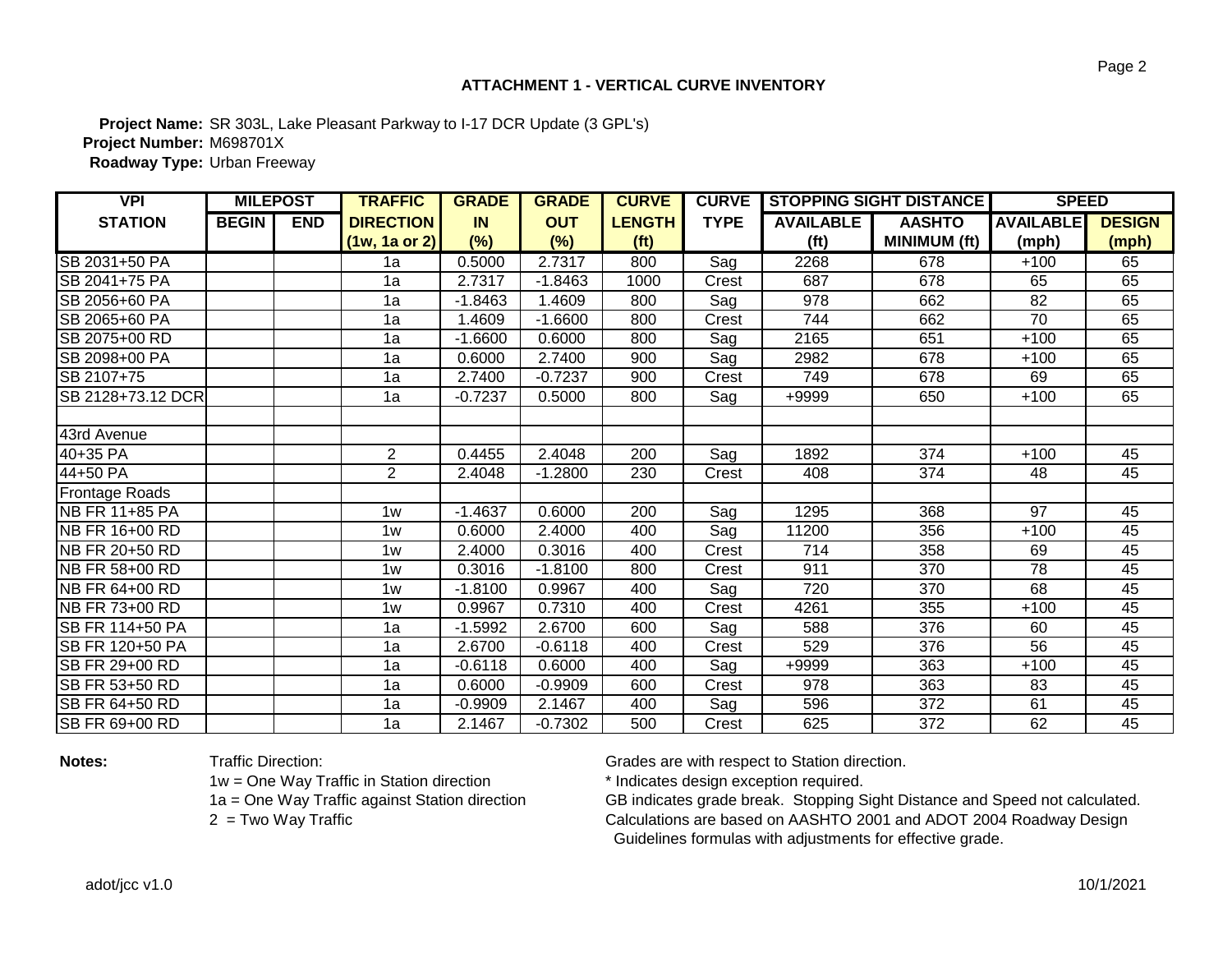## **ATTACHMENT 1 - VERTICAL CURVE INVENTORY**

**Project Name:** SR 303L, Lake Pleasant Parkway to I-17 DCR Update (3 GPL's) **Project Number:** M698701X **Roadway Type:** Urban Freeway

| <b>VPI</b>               | <b>MILEPOST</b> |            | <b>TRAFFIC</b>   | <b>GRADE</b> | <b>GRADE</b> | <b>CURVE</b>      | <b>CURVE</b> |                   | <b>STOPPING SIGHT DISTANCE</b> | <b>SPEED</b>     |                 |
|--------------------------|-----------------|------------|------------------|--------------|--------------|-------------------|--------------|-------------------|--------------------------------|------------------|-----------------|
| <b>STATION</b>           | <b>BEGIN</b>    | <b>END</b> | <b>DIRECTION</b> | <b>IN</b>    | <b>OUT</b>   | <b>LENGTH</b>     | <b>TYPE</b>  | <b>AVAILABLE</b>  | <b>AASHTO</b>                  | <b>AVAILABLE</b> | <b>DESIGN</b>   |
|                          |                 |            | $(1w, 1a$ or 2)  | (%)          | (%)          | (f <sup>t</sup> ) |              | (f <sup>t</sup> ) | <b>MINIMUM (ft)</b>            | (mph)            | (mph)           |
| 67th Ramp A 19+00 RD     |                 |            | 1a               | 0.9958       | $-2.3329$    | 600               | Crest        | 624               | 501                            | 63               | 55              |
| 67th Ramp A 26+00 RD     |                 |            | 1a               | $-2.3329$    | 1.0781       | 400               | Sag          | 531               | 431                            | 57               | 50              |
| 67th Ramp C 15+00 RD     |                 |            | 1a               | $-0.8942$    | 1.4840       | 600               | Sag          | 1454              | 251                            | $+100$           | 35              |
| 67th Ramp C 25+00 RD     |                 |            | 1a               | 1.4840       | 1.4928       | 600               | Sag          | +9999             | 505                            | $+100$           | 55              |
| 67th Ramp B 23+50 RD     |                 |            | 1w               | 0.9953       | $-2.1120$    | 600               | Crest        | 647               | 511                            | 64               | 55              |
| 67th Ramp B 31+00 RD     |                 |            | 1w               | $-2.1120$    | 1.0648       | 350               | Sag          | 530               | 254                            | 56               | 35              |
| 67th Ramp D 15+00 RD     |                 |            | 1w               | $-0.9029$    | 0.9445       | 600               | Sag          | 7744              | 430                            | $+100$           | 50              |
| 67th Ramp D 26+00 RD     |                 |            | 1w               | 0.9445       | 2.0020       | 600               | Sag          | +9999             | 484                            | $+100$           | 55              |
| 51st Ramp A 107+55 PA    |                 |            | 1a               | 0.9024       | 1.7450       | 400               | Sag          | +9999             | 507                            | $+100$           | $\overline{55}$ |
| 51st Ramp A 111+55 PA    |                 |            | 1a               | 1.7450       | $-2.5281$    | 400               | Crest        | 453               | 436                            | 51               | 50              |
| 51st Ramp A 116+00 PA    |                 |            | 1a               | $-2.5281$    | 1.6021       | 200               | Sag          | 258               | 252                            | $\overline{36}$  | $\overline{35}$ |
| SB Access Rd 101+70 PA   |                 |            | 1a               | 1.4013       | 0.4000       | 200               | Crest        | 1178              | $\overline{251}$               | 92               | 35              |
| SB Access Rd 112+00 PA   |                 |            | 1a               | $-0.4743$    | 0.4011       | 400               | Sag          | +9999             | 426                            | $+100$           | 50              |
| 51st Ramp C 214+00 PA    |                 |            | 1a               | 0.4171       | 2.2050       | 400               | Sag          | 14712             | 440                            | $+100$           | 50              |
| 51st Ramp C 19+66.15 RD  |                 |            | 1a               | 2.2067       | $-0.9957$    | 600               | Crest        | 637               | 440                            | 63               | 50              |
| 51st Ramp B 113+00 PA    |                 |            | 1w               | 1.1996       | $-1.3418$    | 400               | Crest        | 625               | 504                            | 63               | 55              |
| 51st Ramp B 118+50 PA    |                 |            | 1w               | $-1.3418$    | 1.5993       | 200               | Sag          | 415               | 251                            | 49               | $\overline{35}$ |
| 51st Ramp D 99+25 PA     |                 |            | 1w               | $-1.3925$    | 0.5408       | 200               | Sag          | 2146              | 251                            | $+100$           | 35              |
| 51st Ramp D 102+25 PA    |                 |            | 1w               | 0.5408       | $-0.6000$    | 400               | Crest        | 1146              | 428                            | 91               | 50              |
| 51st Ramp D 112+43.69 PA |                 |            | 1w               | $-0.6000$    | 2.9770       | 500               | Sag          | 599               | 428                            | 62               | 50              |
| 51st Ramp D 21+50 RD     |                 |            | 1w               | 2.9770       | $-1.9994$    | 625               | Crest        | 521               | 510                            | 56               | 55              |
| 43rd Ramp A 19+00 RD     |                 |            | 1a               | 0.9958       | $-0.7567$    | 600               | Crest        | 916               | 430                            | 79               | 50              |
| 43rd Ramp A 25+00 RD     |                 |            | 1a               | $-0.7567$    | 1.0634       | 400               | Sag          | 8046              | 431                            | $+100$           | 50              |
| 43rd Ramp B 21+00 RD     |                 |            | 1w               | 0.4965       | $-0.6817$    | 600               | Crest        | 1216              | 428                            | 94               | 50              |
| 43rd Ramp B 27+00 PA     |                 |            | 1w               | $-0.6817$    | 1.3817       | 500               | Sag          | 2284              | 428                            | $+100$           | 50              |

1w = One Way Traffic in Station direction \* 1 \* Indicates design exception required.<br>1a = One Way Traffic against Station direction GB indicates grade break. Stopping S

**Notes:** Traffic Direction: Traffic Direction: Grades are with respect to Station direction.

GB indicates grade break. Stopping Sight Distance and Speed not calculated. 2 = Two Way Traffic **Exercise 2 and Structure Calculations are based on AASHTO 2001 and ADOT 2004 Roadway Design** Guidelines formulas with adjustments for effective grade.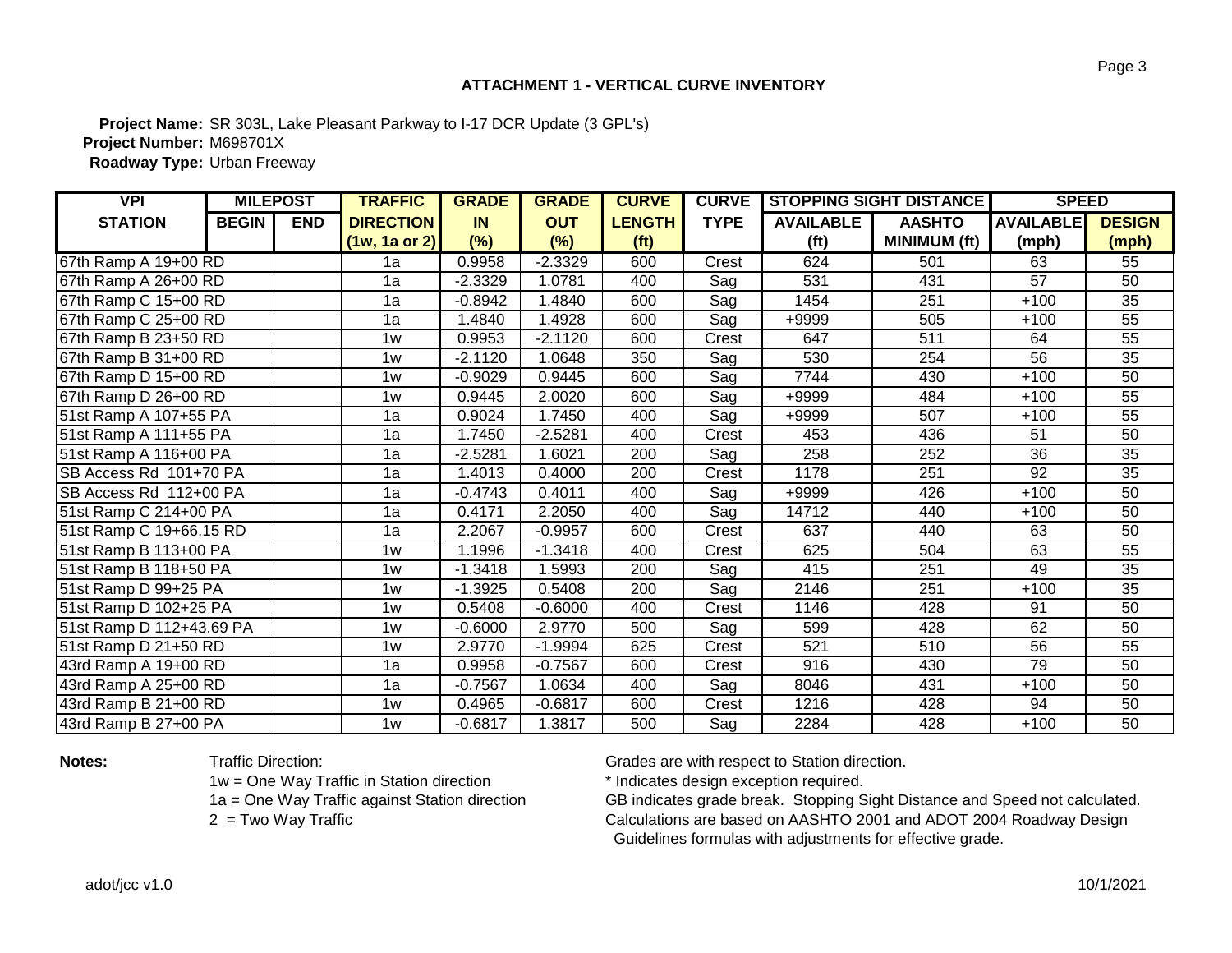#### **ATTACHMENT 2 - HORIZONTAL ALIGNMENT**

| Project Name:   | SR 303L, Lake Pleasant Parkway to I-17 DCR Update (3 GPL's) |
|-----------------|-------------------------------------------------------------|
| Project Number: | M697801X                                                    |
| Roadway Type:   | Urban Freeway                                               |

Note: Stationing is based on ADOT Project H715701C

#### **STOPPING SIGHT DISTANCE:**

| Curve # or location | PI Station   | SDs (ft)<br>(Posted Speed) | Dc     | Radius (ft) |                  | M standard (ft)<br>M required (ft) (face of curb or<br>barrier) | Extra width<br>from M<br>standard | Comment                                                    |
|---------------------|--------------|----------------------------|--------|-------------|------------------|-----------------------------------------------------------------|-----------------------------------|------------------------------------------------------------|
| SR 303L 101 RD      | 1785+21.39   | 645                        | 0.5000 | 11459.16    | 4.5              | 18.00                                                           | 0.0                               | OK                                                         |
| SR 303L 104 RD      | 1858+79.01   | 645                        | 1.5000 | 3819.72     | 13.6             | 18.00                                                           | 0.0                               | OK                                                         |
| SR 303L NB 122 RD   | 858+06.14    | 645                        | 1.5000 | 3819.72     | 13.6             | 18.00                                                           | 0.0                               | OK                                                         |
| SR 303L 107 RD      | 1896+98.61   | 645                        | 1.0000 | 5729.58     | 9.1              | 18.00                                                           | 0.0                               | OK                                                         |
| SR 303L 110 RD      | 1963+37.78   | 645                        | 1.0000 | 5729.58     | 9.1              | 18.00                                                           | 0.0                               | OK                                                         |
| SR 303L 113 RD      | 2054+93.62   | 645                        | 1.0000 | 5729.58     | 9.1              | 18.00                                                           | 0.0                               | OK                                                         |
|                     |              |                            |        |             |                  |                                                                 |                                   |                                                            |
| <b>NB FR 702 RD</b> | 24+59.33     | 360                        | 0.2500 | 22918.31    | 0.7              | 8.00                                                            | 0.0                               | OK                                                         |
| <b>NB FR 705 RD</b> | 45+26.52     | 360                        | 0.5000 | 11459.16    | 1.4              | 8.00                                                            | 0.0                               | QK                                                         |
| <b>NB FR 708 RD</b> | $61 + 23.57$ | 360                        | 2.5000 | 2291.83     | 7.1              | 8.00                                                            | 0.0                               | OK 45 MPH, with new and existing barrier                   |
| <b>NB FR 711 RD</b> | 69+81.17     | 360                        | 3.0000 | 1909.86     | 8.5              | 10.00                                                           | 0.0                               | OK 45 MPH, with existing barrier offset                    |
|                     |              |                            |        |             |                  |                                                                 |                                   |                                                            |
| <b>SB FR 400 PA</b> | 118+91.42    | 360                        | 0.5833 | 9822.13     | 1.6              | 10.00                                                           | 0.0                               | OK                                                         |
| SB FR 719 RD        | 45+15.28     | 360                        | 0.5000 | 11459.16    | 1.4              | 10.00                                                           | 0.0                               | OK                                                         |
| <b>SB FR 722 RD</b> | $62+07.90$   | 360                        | 3.0000 | 1909.86     | 8.5              | 10.00                                                           | 0.0                               | OK 45 MPH w/ new barrier protecting ramp SW                |
| <b>SB FR 725 RD</b> | 70+26.03     | 360                        | 3.0000 | 1909.86     | 8.5              | 10.00                                                           | 0.0                               | OK 45 MPH w/ existing barrier                              |
|                     |              |                            |        |             |                  |                                                                 |                                   |                                                            |
| 67th Ave Ramp A RD  | 15+00.96     | 495                        | 0.8332 | 6876.49     | 4.5              | 8.00                                                            | 0.0                               | OK                                                         |
| 67th Ave Ramp A RD  | $23+49.21$   | 495                        | 1.7500 | 3274.04     | 9.4              | 8.00                                                            | 2.0                               | OK. no barrier                                             |
| 67th Ave Ramp B RD  | $12+71.90$   | 495                        | 0.7167 | 7994.76     | 3.8              | 8.00                                                            | 0.0                               | OK                                                         |
| 67th Ave Ramp C RD  | 20+93.80     | 495                        | 1.7500 | 3274.04     | 9.4              | 8.00                                                            | 2.0                               | OK. no barrier                                             |
| 67th Ave Ramp D RD  | $27 + 91.58$ | 495                        | 1.5000 | 3819.72     | 8.0              | 15.00                                                           | 0.0                               | OK, existing barrier for two lanes but now metered on ramp |
| 51st Ave Ramp A PA  | 106+86.65    | 495                        | 0.5833 | 9822.13     | 3.1              | 8.00                                                            | 0.0                               | ОK                                                         |
| 51st Ave Ramp B PA  | 105+84.92    | 495                        | 0.6667 | 8594.37     | 3.6              | 8.00                                                            | 0.0                               | OK                                                         |
| 51st Ave Ramp B PA  | 115+86.63    | 495                        | 3.0000 | 1909.86     | 16.0             | 8.00                                                            | 9.0                               | OK, no barrier                                             |
| 51st Ave Ramp C PA  | 205+73.31    | 495                        | 1.4953 | 3831.72     | 8.0              | 8.00                                                            | 0.0                               | QK                                                         |
| 51st Ave Ramp C PA  | 222+41.48    | 495                        | 1.0000 | 5729.58     | 5.3              | 8.00                                                            | 0.0                               | OK                                                         |
| 51st Ave Ramp D PA  | 110+03.91    | 495                        | 1.3333 | 4297.18     | 7.1              | 8.00                                                            | 0.0                               | OK                                                         |
| 51st Ave Ramp D PA  | 117+62.85    | 495                        | 2.0000 | 2864.79     | 10.7             | 8.00                                                            | 3.0                               | OK. no barrier                                             |
| 51st Ave Ramp D RD  | 26+20.85     | 495                        | 0.5000 | 11459.16    | 2.7              | 8.00                                                            | 0.0                               | OK                                                         |
| 43rd Ave Ramp A RD  | 13+50.61     | 495                        | 0.8333 | 6875.49     | 4.5              | 10.00                                                           | 0.0                               | ОK                                                         |
| 43rd Ave Ramp B RD  | 13+13.77     | 495                        | 0.7167 | 7994.76     | $\overline{3.8}$ | 18.00                                                           | 0.0                               | OK, exist barrier for two lane ramp now single lane ramp   |